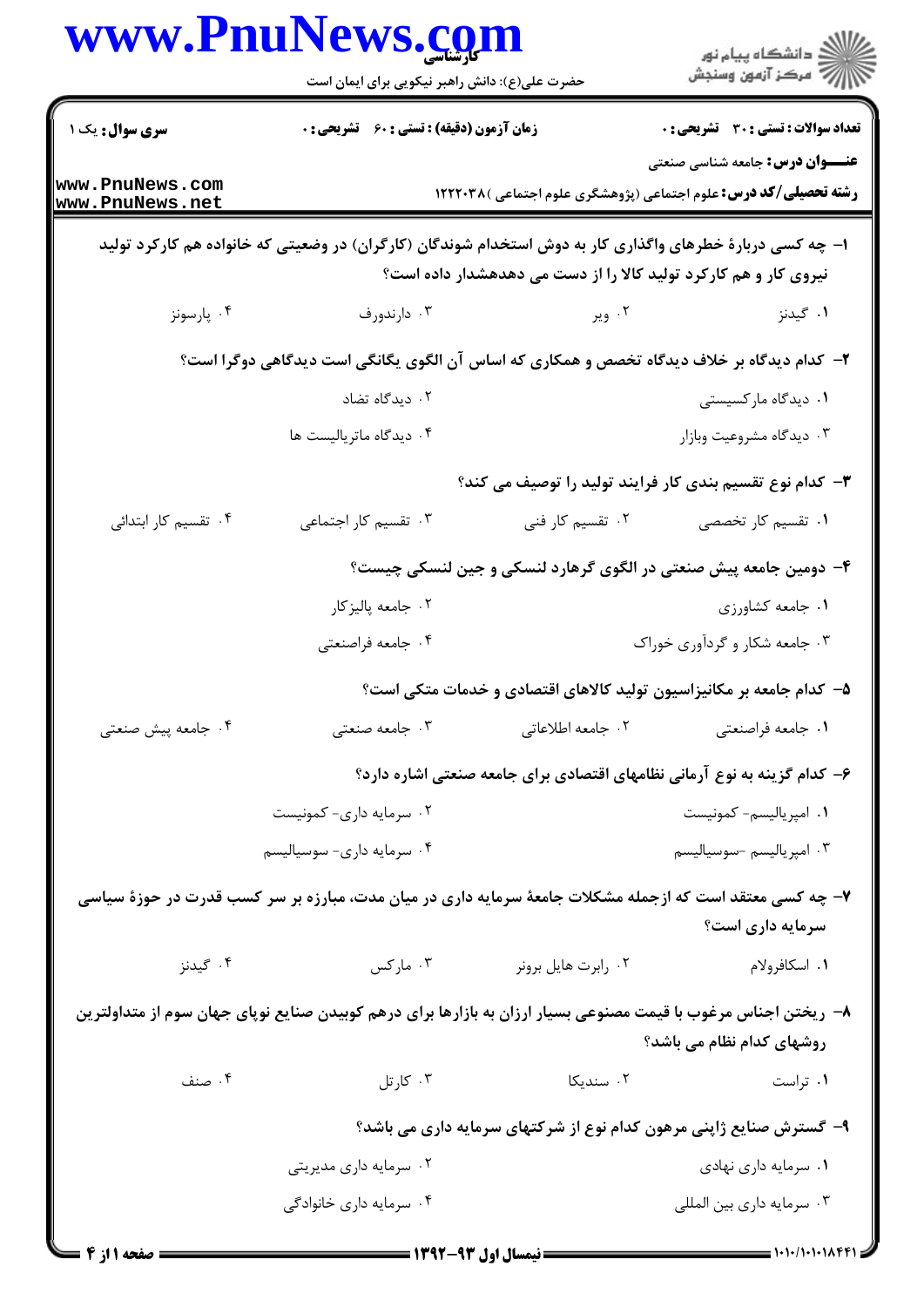| <b>سری سوال : ۱ یک</b>                                                                                              | زمان آزمون (دقیقه) : تستی : 60 ٪ تشریحی : 0  |                             | <b>تعداد سوالات : تستي : 30 ٪ تشريحي : 0</b>                                                                            |
|---------------------------------------------------------------------------------------------------------------------|----------------------------------------------|-----------------------------|-------------------------------------------------------------------------------------------------------------------------|
|                                                                                                                     |                                              |                             | <b>عنـــوان درس:</b> جامعه شناسی صنعتی                                                                                  |
| www.PnuNews.com<br>www.PnuNews.net                                                                                  |                                              |                             | <b>رشته تحصیلی/کد درس:</b> علوم اجتماعی (پژوهشگری علوم اجتماعی )۱۲۲۲۰۳۸                                                 |
|                                                                                                                     |                                              |                             | ∙۱- آنباشت اولیه سرمایه از ویژگی های کدام مرحله از تاریخ قرون وسطا در اروپا می باشد؟                                    |
| ۰۴ مرحله دوم                                                                                                        | ۰۳ مرحله سوم                                 | ۰۲ مرحله لول                | ۰۱ مرحله چهارم                                                                                                          |
| 11- یکی از بهترین آثاری که اروپائیان دربارهٔ عمق جهل و خرافه پرستی و دشمنی با علم انسانی و اخلاقی منتشر کرده اند چه |                                              |                             | نام دارد؟                                                                                                               |
|                                                                                                                     | ۰۲ رمان نام گل سرخ                           |                             | ٠١ تاريخ صنايع و اختراعات                                                                                               |
|                                                                                                                     | ۰۴ جهالت قرون و سطایی                        |                             | ۰۳ کیمیاگران                                                                                                            |
| ۱۲– یکی از اساسی ترین ویژگیهای زندگی معاصر، صنعت کلان مقیاس و مکانیزه است. این ویژگی دستاورد کدام انقلاب است؟       |                                              |                             |                                                                                                                         |
|                                                                                                                     | ۰۲ انقلاب چين                                |                             | ٠١ انقلاب امريكا                                                                                                        |
|                                                                                                                     | ۰۴ انقلاب صنعتی انگلستان                     |                             | ۰۳ انقلاب فرانسه                                                                                                        |
|                                                                                                                     |                                              |                             | ۱۳- تغییرات کدام انقلاب منجر به دگرگونی در روشها شد؟                                                                    |
| ۰۴ انقلاب امريكا                                                                                                    | ۰۳ انقلاب فرانسه                             | ۰۲ انقلاب کشاورزی           | ۰۱ انقلاب صنعتی                                                                                                         |
|                                                                                                                     |                                              |                             | ۱۴– از میان موانع داخلی رشد سرمایه داری در دوران قاجاریه، کدام گزینه عامل مهمی به شمار می آید؟                          |
| ۰۲ شرایط نامساعد جغرافیایی                                                                                          |                                              |                             | ۰۱ شیوهٔ تولید شهری                                                                                                     |
|                                                                                                                     | ۰۴ شیوهٔ تولید عشایری                        |                             | ۰۳ موضوع تقسیم ارث در ایران                                                                                             |
|                                                                                                                     |                                              |                             | ۱۵– یکی از مهمترین اقدامات حکومت قاجاری ، در را ه وابستگی اقتصاد ایران به ممالک خارجی، چه بود؟                          |
| ۰۲ رونق تولید مواد خام                                                                                              |                                              | ۰۱ سیاست رونق کالاهای فرنگی |                                                                                                                         |
|                                                                                                                     | ۰۴ اجازهٔ تأسیس بانک شاهنشاهی به دولت انگلیس |                             | ۰۳ وابستگی تاجران به خارج                                                                                               |
|                                                                                                                     |                                              |                             | ۱۶– بزرگترین واحد جدید صنعتی در گیلان در اواخر قاجاریه چه نام داشت؟                                                     |
|                                                                                                                     | ٠٢ كارخانه ابريشم تابي حاج امين الضرب        |                             | ٠١ كارخانه بلور سازى امين الضرب                                                                                         |
|                                                                                                                     | ۰۴ کارخانه کاغذ ساری                         |                             | ۰۳ کارخانه برق                                                                                                          |
|                                                                                                                     |                                              |                             | ۱۷- کدام مکتب به نظام سلسله مراتبی فرادست و فرودست و وحدت حاصل از فرمانبری هر یک از کارکنان از یک سرپرست<br>تأكيد دارد؟ |
|                                                                                                                     | ۰۲ مکتب تصمیم گیری                           |                             | ٠١ مكتب روابط انساني                                                                                                    |
|                                                                                                                     | ۰۴ مکتب مدیریت همگانی                        |                             | ۰۳ مکتب دیوانسالاری                                                                                                     |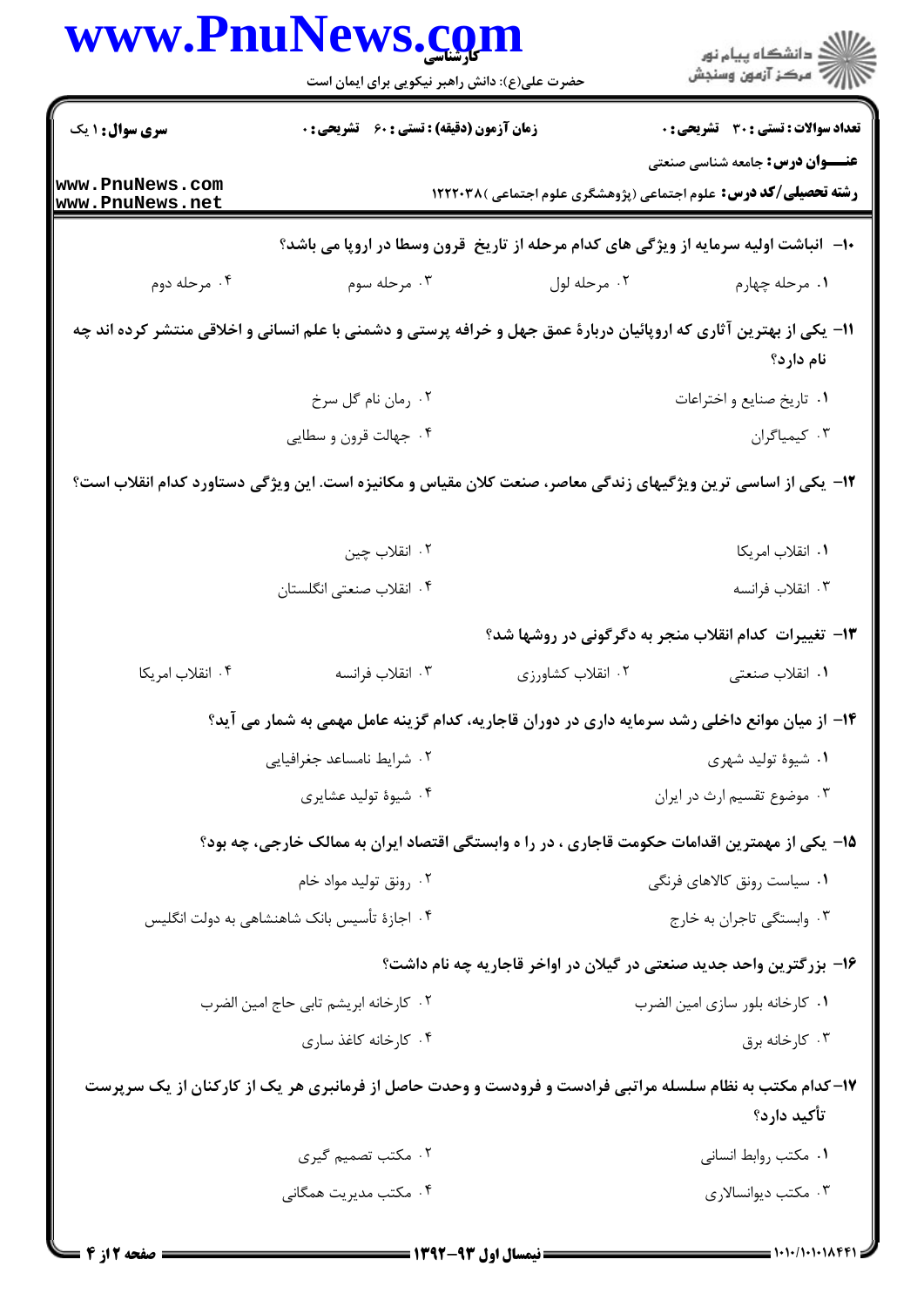|                                                                                                                                             | www.PnuNews.com<br>حضرت علی(ع): دانش راهبر نیکویی برای ایمان است                                              |                                                                          | ڪ دانشڪاه پيام نور<br>∕ مرڪز آزمون وسنڊش                                                                                                                                                                                                                                                                                                                                                                              |  |  |  |
|---------------------------------------------------------------------------------------------------------------------------------------------|---------------------------------------------------------------------------------------------------------------|--------------------------------------------------------------------------|-----------------------------------------------------------------------------------------------------------------------------------------------------------------------------------------------------------------------------------------------------------------------------------------------------------------------------------------------------------------------------------------------------------------------|--|--|--|
| <b>سری سوال : ۱ یک</b>                                                                                                                      | <b>زمان آزمون (دقیقه) : تستی : 60 ٪ تشریحی : 0</b>                                                            |                                                                          | <b>تعداد سوالات : تستی : 30 - تشریحی : 0</b>                                                                                                                                                                                                                                                                                                                                                                          |  |  |  |
| www.PnuNews.com<br>www.PnuNews.net                                                                                                          |                                                                                                               | <b>رشته تحصیلی/کد درس:</b> علوم اجتماعی (پژوهشگری علوم اجتماعی )۱۲۲۲۰۳۸  | <b>عنـــوان درس:</b> جامعه شناسی صنعتی                                                                                                                                                                                                                                                                                                                                                                                |  |  |  |
|                                                                                                                                             | ۱۸− در نظریه مینتز برگ کدام گزینه بیشتر به پردازش اطلاعات مربوط می شود؟                                       |                                                                          |                                                                                                                                                                                                                                                                                                                                                                                                                       |  |  |  |
| ۰۴ بازبيني                                                                                                                                  | ۰۳ ارتياط                                                                                                     | ۰۲ رياست                                                                 | ۰۱ رهبری                                                                                                                                                                                                                                                                                                                                                                                                              |  |  |  |
|                                                                                                                                             | ۱۹- به عقیده بلانر، کدام گزینه در مورد قسمت اعظم کارهای یقه سفیدان (پشت میز نشین های) امروزی صدق می کند؟      |                                                                          |                                                                                                                                                                                                                                                                                                                                                                                                                       |  |  |  |
|                                                                                                                                             | ۰۲ به تخصص نیاز دارند.                                                                                        |                                                                          | ۰۱ تخصص زدوده شده اند.                                                                                                                                                                                                                                                                                                                                                                                                |  |  |  |
|                                                                                                                                             | ۰۴ به مشاغل مدیریتی و حرفه ای اختصاص دارند.                                                                   |                                                                          | ۰۳ در یک محیط انجام می شوند.                                                                                                                                                                                                                                                                                                                                                                                          |  |  |  |
|                                                                                                                                             | +۲- بخش هایی از اقتصاد که در آنها کارگران دارای مشاغل تمام وقت و تأمین شغلی درازمدت هستند، چه نامیده می شوند؟ |                                                                          |                                                                                                                                                                                                                                                                                                                                                                                                                       |  |  |  |
|                                                                                                                                             | ۰۲ حوزه های مرکزی                                                                                             |                                                                          | ۰۱ حوزه پیرامونی                                                                                                                                                                                                                                                                                                                                                                                                      |  |  |  |
|                                                                                                                                             | ۰۴ حوزه های پراکنده                                                                                           |                                                                          | ۰۳ حوزه های نیمه پیرامونی                                                                                                                                                                                                                                                                                                                                                                                             |  |  |  |
| ۲۱– در انگلستان در قرون وسطا، انجمن های صنفی خاصی که در آن هم کارگران و هم کارفرمایان گردهم می آمدند، چه نامیده<br>می شدند؟                 |                                                                                                               |                                                                          |                                                                                                                                                                                                                                                                                                                                                                                                                       |  |  |  |
|                                                                                                                                             | ۰۲ فدراسیون کارگری                                                                                            |                                                                          | ۰۱ گیلد ها                                                                                                                                                                                                                                                                                                                                                                                                            |  |  |  |
|                                                                                                                                             | ۰۴ کنگرهٔ اتحادیه های کارگری                                                                                  |                                                                          | ۰۳ کمیتهٔ سازمانهای صنفی                                                                                                                                                                                                                                                                                                                                                                                              |  |  |  |
|                                                                                                                                             | ٢٢- كدام نظريه معتقد است كه بروز ستيز (اعتصاب) ممكن است براي تقويت وضع موجود مفيد باشد؟                       |                                                                          |                                                                                                                                                                                                                                                                                                                                                                                                                       |  |  |  |
|                                                                                                                                             | ۰۲ نظریهٔ مارکسیستی                                                                                           |                                                                          | ۰۱ نظریهٔ تخصص و همکاری                                                                                                                                                                                                                                                                                                                                                                                               |  |  |  |
|                                                                                                                                             | ۰۴ نظریهٔ مشروعیت و بازار                                                                                     |                                                                          | ۰۳ نظریهٔ های بهره کشی و ستیز                                                                                                                                                                                                                                                                                                                                                                                         |  |  |  |
|                                                                                                                                             |                                                                                                               | ۲۳- کدام نظریه پرداز معتقد است که صنعتی شدن با افتراق ساختاری همراه است؟ |                                                                                                                                                                                                                                                                                                                                                                                                                       |  |  |  |
| ۰۴ شورتر                                                                                                                                    | ۰۳ تامپسون                                                                                                    | ۰۲ اسملسر                                                                | ۰۱ پارسونز                                                                                                                                                                                                                                                                                                                                                                                                            |  |  |  |
| ۲۴- چه کسانی دربارهٔ لزوم پیوند آموزش و پرورش با صنعت و پاسخگویی به نیازهای صنعتی سخن گفته اند؟                                             |                                                                                                               |                                                                          |                                                                                                                                                                                                                                                                                                                                                                                                                       |  |  |  |
| ۰۴ اسملسر و پارسونز                                                                                                                         | ۰۳ بولز و جنيتس                                                                                               | ۰۲ بیلتون و همکاران                                                      | ۰۱ گیدنز و ایلیچ                                                                                                                                                                                                                                                                                                                                                                                                      |  |  |  |
| ۲۵– کدامیک از روش های بررسی آگاهی طبقاتی به این موضوع توجه مستقیم می کند که مردم درباره ماهیت و منابع نابرابری<br>اجتماعي چگونه مي انديشند؟ |                                                                                                               |                                                                          |                                                                                                                                                                                                                                                                                                                                                                                                                       |  |  |  |
|                                                                                                                                             | ۰۲ روش آوازه ای                                                                                               |                                                                          | ۰۱ روش ذهنی                                                                                                                                                                                                                                                                                                                                                                                                           |  |  |  |
|                                                                                                                                             | ۰۴ روش ذهني ساخت طبقه اي                                                                                      |                                                                          | ۰۳ روش مشاهده                                                                                                                                                                                                                                                                                                                                                                                                         |  |  |  |
|                                                                                                                                             | ۲۶- ″میانگین مزد و مزد زندگی″ جزء کدام دسته از انواع مزد است؟                                                 |                                                                          |                                                                                                                                                                                                                                                                                                                                                                                                                       |  |  |  |
| ۰۴ مزد زندگی                                                                                                                                | ۰۳ مزد واقعی                                                                                                  | ۰۲ مزد منصفانه                                                           | ۰۱ مزد پولی                                                                                                                                                                                                                                                                                                                                                                                                           |  |  |  |
| <b>= 4 صفحه 2 از 4 =</b>                                                                                                                    |                                                                                                               |                                                                          | $\frac{1}{1-\frac{1}{1-\frac{1}{1-\frac{1}{1-\frac{1}{1-\frac{1}{1-\frac{1}{1-\frac{1}{1-\frac{1}{1-\frac{1}{1-\frac{1}{1-\frac{1}{1-\frac{1}{1-\frac{1}{1-\frac{1}{1-\frac{1}{1-\frac{1}{1-\frac{1}{1-\frac{1}{1-\frac{1}{1-\frac{1}{1-\frac{1}{1-\frac{1}{1-\frac{1}{1-\frac{1}{1-\frac{1}{1-\frac{1}{1-\frac{1}{1-\frac{1}{1-\frac{1}{1-\frac{1}{1-\frac{1}{1-\frac{1}{1-\frac{1}{1-\frac{1}{1-\frac{1}{1-\frac{1$ |  |  |  |